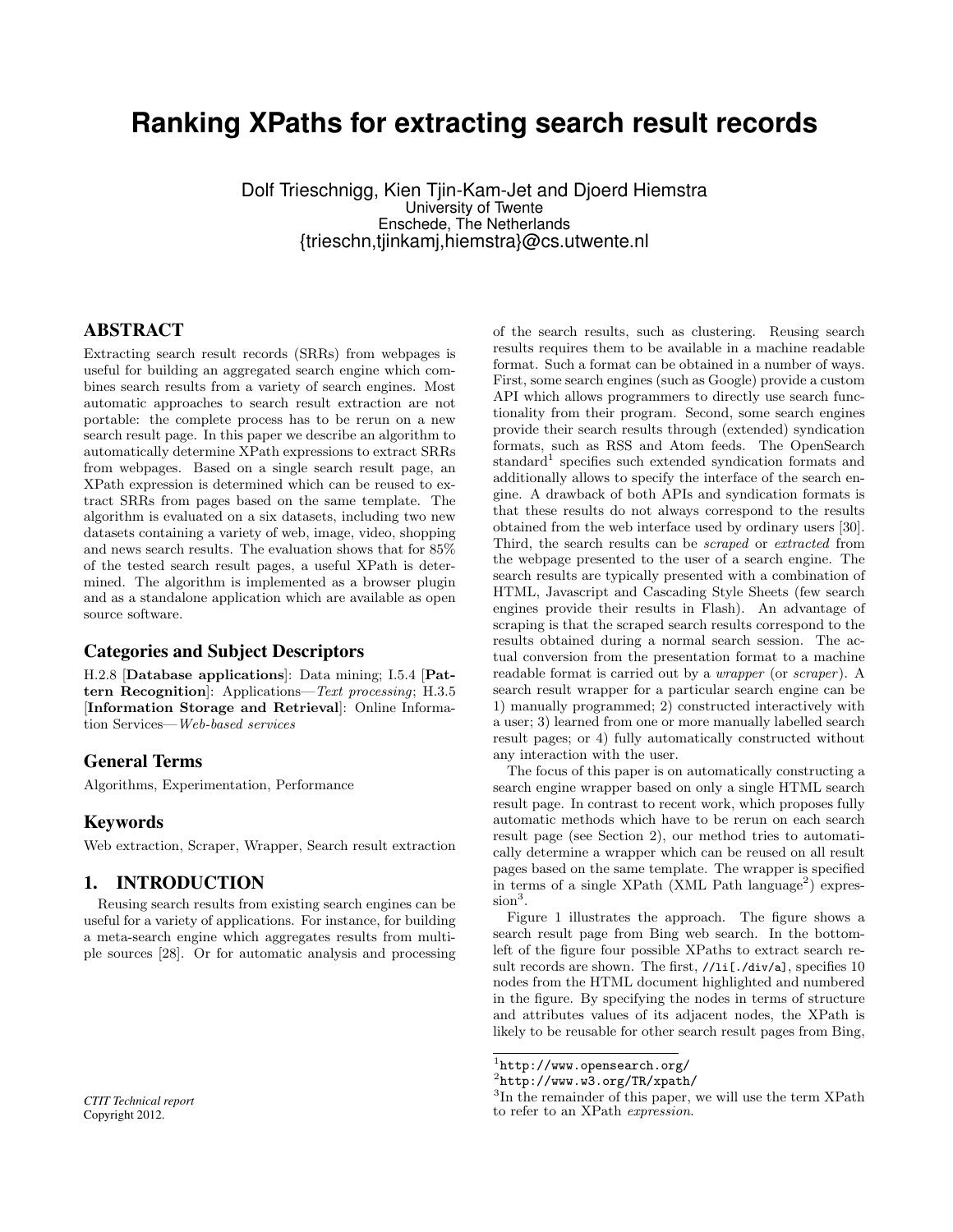

Figure 1: Finding and ranking XPaths for extracting search result records.

including pages which do not include ads. A large advantage of this approach is that the found XPath is portable to other applications: most popular programming languages support executing XPath statements on a Document Object Model  $(DOM)^4$  parsed from an HTML page.

The use of XPaths for web extraction has been previously explored by Myllymaki and Jackson [32]. They emphasize the flexibility of XPaths for extraction and advocate the use of "content-based" (based on text on the webpage), "attribute-based" (the value of node attributes) and "structure-baed" (local node structure) XPaths rather than full paths such as /html[1]/body[1]/table[3]/tr. At a more abstract level, these content, attribute and structure-based XPaths provide a partial solution to the "access path dependence" noted by Codd as one of the problems for the integration of information systems [11]. The XPaths depend less on the complete data structure of the HTML page. Myllymaki and Jackson's work is limited to an analysis of manually defined XPaths for extraction information from websites. In this work, we automatically determine structure-based and attribute-based XPaths.

The contributions of this paper are the following.

- We describe a method to fully automatically obtain reusable search result wrappers based on only a single search result page.
- We evaluate this method on a number of test tests, including a new and up-to-date test set covering a large variety of search results.

 $^4$ http://www.w3.org/DOM/

• We make the algorithm and test sets publicly available for follow-up research.

The overview of this paper is as follows. In section 2 related work is presented. In section 3 we describe our approach of determining XPaths for search result extraction. In section 4 the experimental setup is described. In section 5 the results of the evaluation are discussed. We wrap-up with a discussion and conclusion in sections 6 and 7, respectively.

# 2. RELATED WORK

Before describing related work, we define the terminology we use throughout this paper. We define a wrapper as a method to extract records from a webpage. A record is some (structured) information about a single entity or object. In case of a search result record (SRR), a record represents a single search result. A record consists of multiple attributes, pieces of information with a designated meaning. A SRR can consist, for example, of a title, a description and a url attribute. A template defines how the records are displayed on a webpage.

Related work can be found in the area of web information extraction. In contrast to conventional information extraction systems, which rely more on natural language processing techniques such as natural language parsing (e.g. [36]), web information extraction leverages additional features available in web documents, for instance the node structure of the webpage.

The term wrapper has been used for a large variety of systems, offering different levels of functionality: some wrap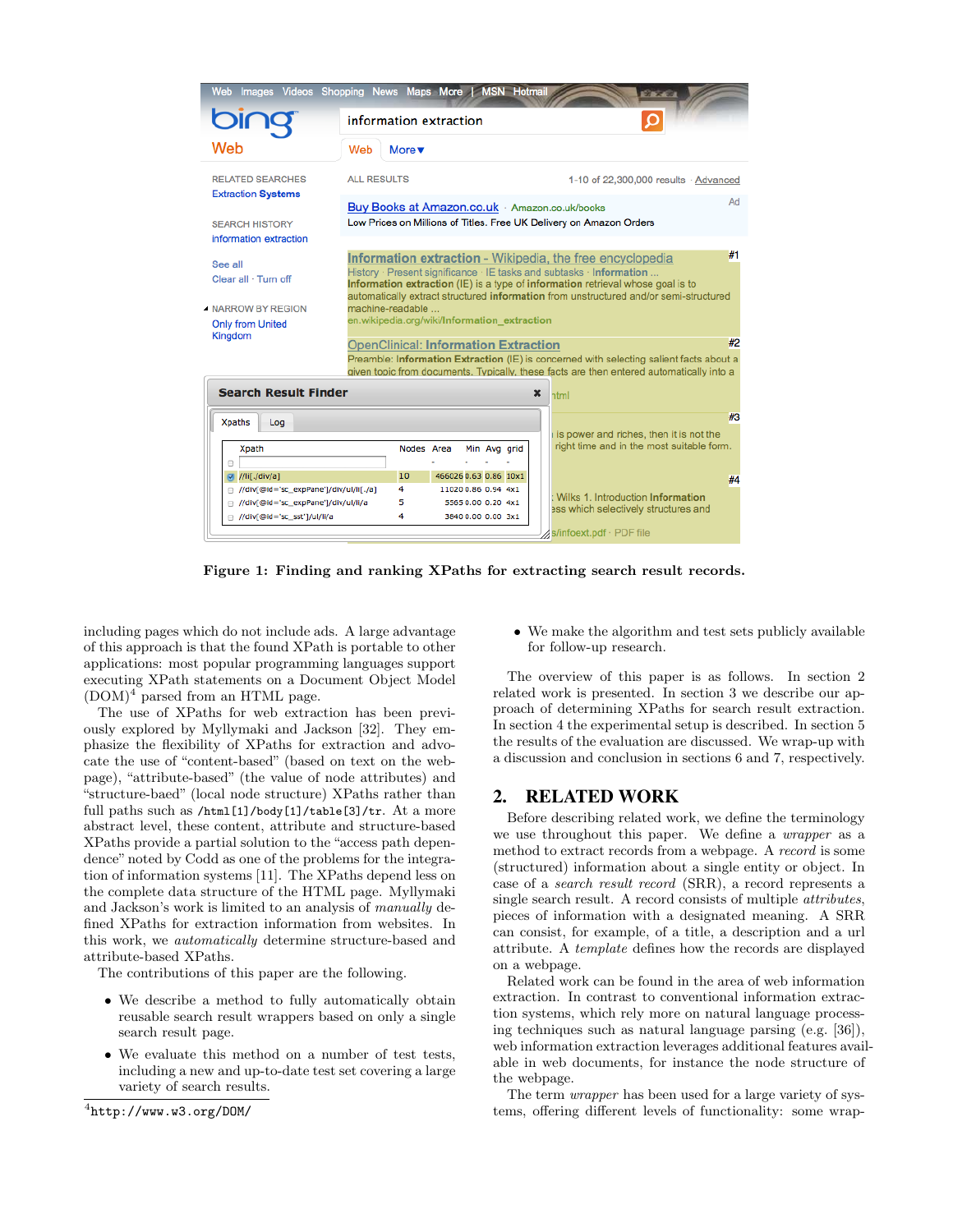pers only detect a record (e.g. [17, 43]), some also determine the attributes in each record and align them to each other (attribute alignment, see e.g. [10, 16, 29, 35]) and the last also assign meaningful labels to the attributes (attribute labeling, e.g. [40, 45, 47]). Another distinction can be made in the type of pages the wrapper targets: some aim at extracting information from 'single record' or detail pages (e.g. [4, 38]); many others focus on pages with multiple records.

Early work has shown a focus on manual wrapper construction, in which users with varying levels of expertise are involved in manually constructing extraction patterns and scripts (e.g. [5, 12, 20, 34]). Later the development focused on techniques requiring less or less intensive interaction with the user. Based on a number of labelled examples, the systems induced a wrapper for pages based on the same template (e.g. [10, 19, 25]). In interactive methods, users are continuously involved in the wrapper induction process and users can correct mistakes made by the method (e.g. [6, 45, 46]). The last group of wrappers is fully automatic and can be run without any user interaction (e.g. [2, 9, 27, 35, 40, 42, 43]).

Wrappers also vary in the amount of data they require for operation. Some require multiple example pages (e.g. [14, 44]) to induce a wrapper. The systems relying on manually labelled data vary in the amount of training data they require. This varies from a single record example on a single page (e.g. [10, 46]), to records on multiple training pages  $(e.g. [13, 14, 22, 26]).$ 

Different page features are used to extract records and attributes. Many early wrappers treat the webpage as a sequence of tags and text (e.g. [10, 18]). Later wrappers treat the page as a tree of tags (e.g. [7, 46]). More recently introduced wrappers also involve information about the rendering of parts of the page(e.g.  $[29, 31, 35, 43, 47]$ ). Also features separate from the page to be wrapped can be used for information extraction. For instance, labels found in search forms associated with the page can be used for attribute labeling (e.g. [37, 40]).

Another distinction between information extraction systems is their output. Some methods result in a wrapper (a program) which can be reused to extract records (e.g. [10]). Other methods are wrappers: they only return the records they found on the current page (e.g. [21, 29]).

A large variety of techniques is used in extracting records, varying from grammars (e.g. [12]) and grammar learning (e.g.  $[1, 10]$ ), using patricia trees (e.g.  $[9]$ ), to the use of similarity measures (e.g. [21]), sometimes in combination with clustering techniques (e.g. [31, 33]). Frequently, heuristics are employed to reduce the algorithmic complexity or simply to improve accuracy (e.g. [17, 21]).

For more extensive surveys on web information extraction systems, see [8, 23, 24].

In this work we build a system for 1) record detection; which 2) is fully automatic; 3) requires only a single page as input; 4) uses the document tree and rendering information as features; 5) outputs a reusable wrapper and 6) is based on similarity measures and heuristics.

A number of researchers have recently investigated the usage of XPaths for information extraction. Anton proposes a method which automatically determines a relative XPath for information extraction based on a set of annotated example documents [3]. In contrast to our method, it allows the construction of complex XPaths, which also include predicates about node siblings. Dalvi et al. propose a method to learn robust XPath wrappers based on noisy example data [16]. Urbansky et al. use XPaths to extract enumerations of entities from webpages. Based on an example node a full XPath is constructed from which the indices are removed. In our algorithm we use a similar approach to determine the generalized XPath of a node [39]. Tran et al. propose a method for XPath wrapper induction for extracting product information from webpages. The method uses information about product details in user queries for ranking the XPaths [38]. Zheng et al. propose the use of a 'broom' to extract records from webpages [46]. The broom stick is used as a full XPath to the top of the record region. The broom head describes the DOM tree which contains the record. A major difference to our work is that the system requires manual labeling of records.

# 3. AUTOMATICALLY FINDING SEARCH RESULT XPATHS

### *Using XPaths to extract search result records*

Our goal is to create an algorithm which, given a single search result webpage, suggests a ranked list of XPaths which can be used to extract the search result records. Ideally, each of the nodes retrieved with the highest ranked XPath completely captures a single SRR.

Figure 1 illustrates the approach. Given a single web search results page from Bing, four XPaths are suggested for extracting SRRs. Using the first XPath, 10 nodes are extracted, each representing a complete SRR. The extracted nodes are highlighted and numbered in the figure. Note that the advertisement above the search results is ignored.

For some webpages it is impossible to completely capture a SRR with a single node. For instance when the search results records are represented by multiple sibling nodes, as in the following example:

<dl> <dt>Title of SRR1</dt> <dd>Description of SRR1</dd> <dt>Title of SRR2</dt> <dd>Description of SRR2</dd> ...

</dl>

Even in those cases, a method based on XPaths can be useful for retrieving SRRs. As suggested in [32], the nodes retrieved with an XPath can be used as an anchor to locate part of the SRR. The remaining part of the search result can be described relative to this anchor. For instance, //dt can be used to retrieve the node with the title of the SRR and serve as an anchor to retrieve the corresponding description with the XPath ./following-sibling::dd[1].

## *Approach*

Our overall approach is as follows:

- Generate candidate XPaths based on node repetition and node attributes.
- Rank the candidate XPaths based on a number of features, including the visibility and rendered area of the nodes, the similarity of the nodes and the detection of a grid.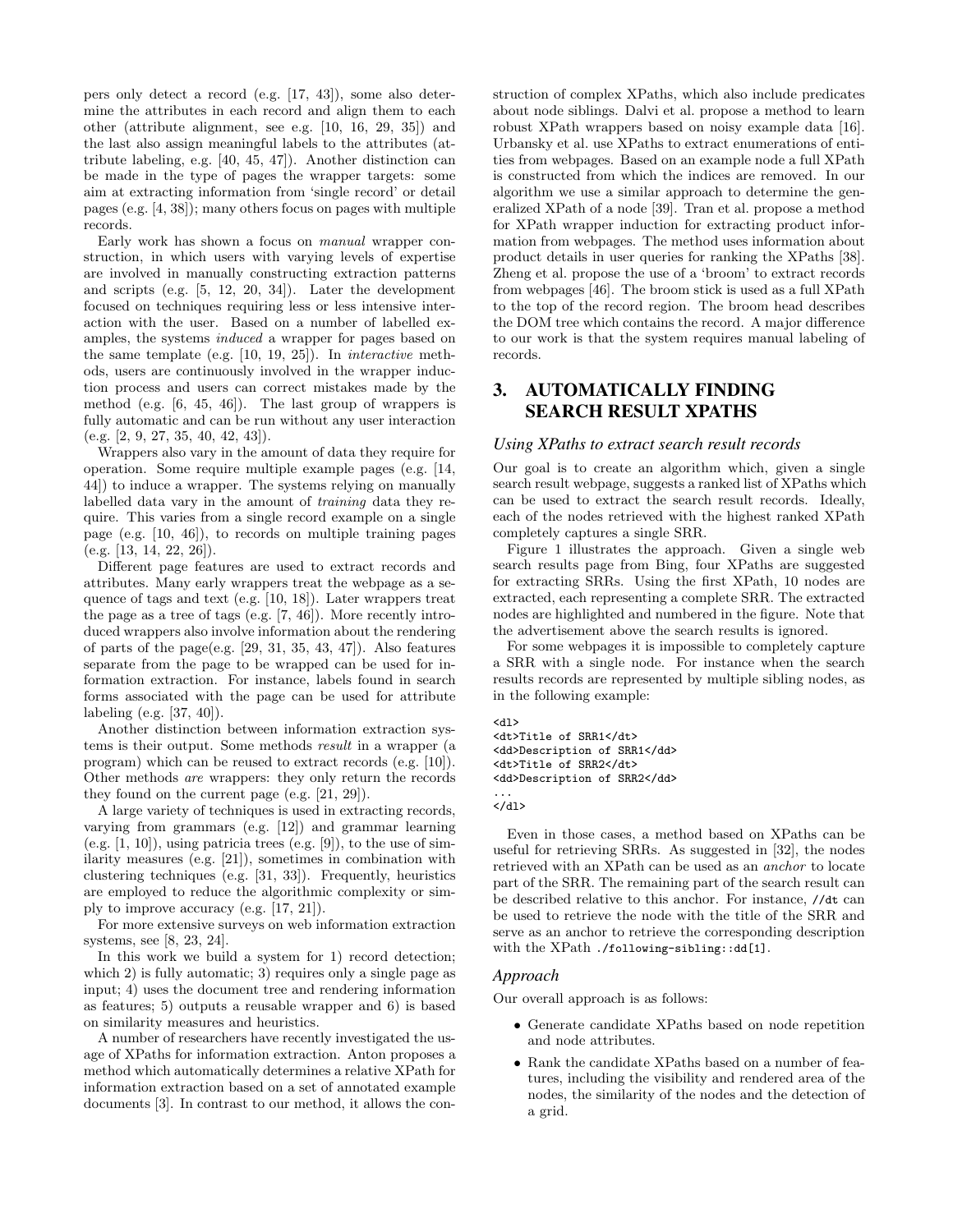In the following sections these two steps are discussed in more detail.

For flexibility and efficiency we make we make the following assumptions:

- 1. A single XPath expression can be used to extract (parts of) all SRRs on a search result page. It is convenient to be able to specify the SRR nodes with a single expression.
- 2. We assume that the search result records are found at the same depth in the DOM tree. Similar assumptions are made in e.g. [27, 46].
- 3. Only 'basic' XPath expressions are considered: a sequence of parent-child nodes with zero or more predicates.
- 4. A search result node is either an anchor node (a tag) or contains at least one anchor tag.

# 3.1 Finding candidate XPaths

Finding candidate XPaths is a four-step process.

#### *3.1.1 Find anchor nodes*

In the first step all anchor nodes on the page are extracted. These are all nodes specified with the XPath //a.

### *3.1.2 Group nodes based on their generalized XPaths*

The nodes found in the previous step are grouped according to their generalized XPath. The generalized XPath of a node is defined as the node names encountered when traversing from the document root to that node. For instance, all list item nodes (li) found in the example HTML tree in Figure 2, have the generalized XPath /html/body/div/ul/li. Only generalized XPaths which retrieve more than a minimal number of nodes (by default three) are kept.

#### *3.1.3 Build predicate tables*

For each generalized XPath a predicate table is built. The predicate table maintains for each level of the generalized XPath the possible predicates and the number of anchor nodes extracted using that predicate. The predicates are based on the node attributes used by the ancestors (of the nodes retrieved by the generalized XPath) at that level. Each node attribute results in a single XPath predicate. For instance, if a node has an attribute width with a value 100%, the predicate @width='100%' is added. id attributes and class attributes are handled differently: the class value is split based on whitespace and added as multiple predicates. This is to handle nodes which use a number of style classes simultaneously. If the value of the id attribute value ends with a number, these numbers are discarded and the predicate starts-with(@id, 'value') is used. This is to capture groups of nodes with a common id prefix. In the predicate table, the subset of anchor nodes selected is represented by a nodemask for fast comparison.

Figure 2 shows a simple HTML node tree containing two div nodes and three and ten list (and anchor) nodes found below them respectively. Table 1 lists the corresponding predicate table.

Next, the following type of predicates are removed:

• predicates which select fewer than the minimal number of nodes.



Figure 2: Example HTML tree.

| Level     | Predicates       |    | $\#$ a-nodes Nodemask |
|-----------|------------------|----|-----------------------|
| $0$ /html |                  |    |                       |
| $1$ /body | @bgcolor='white' | 13 | 1111111111111         |
| 2/div     | @id='results'    | 10 | 0001111111111         |
|           | $Qid='ads'$      | З  | 1110000000000         |
| 3/ul      |                  |    |                       |
| 4/1i      | @class='even'    | 5  | 0000101010101         |
|           | @class='odd'     | 5  | 0001010101010         |
| 5 /a      |                  |    |                       |

Table 1: Example predicate table for for the generalized XPath /html/body/ul/li/a which retrieves 13 nodes (corresponding to Figure 2)

- predicates which do not reduce the number of selected nodes.
- predicates which select the same set of nodes as a shorter (measured in the number of characters) predicate i.e. prefer shorter predicates.

#### *3.1.4 Generate candidate XPaths*

Each of the remaining predicates in the predicate table is used to initiate a search for candidate XPaths. For instance, the predicate @id='results' in Table 1 results in the XPath /html/body/div[@id='results']/ul/li/a.

Subsequently, this XPath is further explored by testing the nodes at a higher level. For the example

/html/body/div[@id='results']/ul/li/a/.. (which can be rewritten as /html/body/div[@id='results']/ul/li[./a]),

/html/body/div[@id='results']/ul[./li/a] etc. are tested. The 'highest' XPath resulting in a distinct number of nodes is added as a candidate XPath.

Finally each of the candidate XPaths is simplified by constructing a relative XPath. First, when available, identifier predicates are added to the XPath. Then the leftmost part is iteratively removed until a larger set of nodes is retrieved by the simplified XPath.

We note that predicates can also be combined, leading to an exponential number of predicate combinations to be used in candidate XPaths. In our experiments we noticed that in most cases an XPath with a single predicate is expressive enough to select the exact set of search result nodes. We therefore limit our candidates to XPaths with a single constraint from the predicate table. Note, however, that more predicates can be added in the simplification process.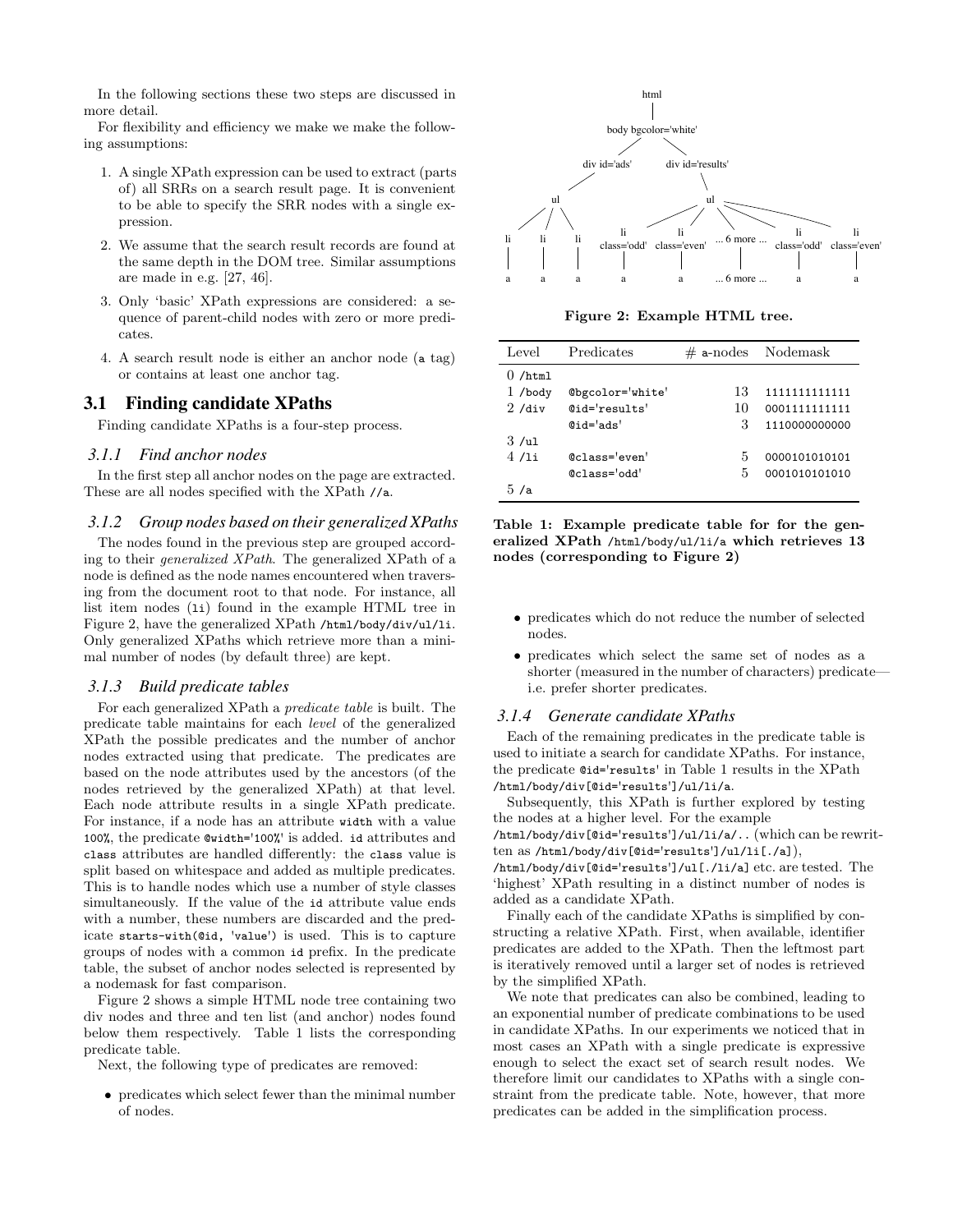### 3.2 Ranking and filtering candidate XPaths

The set of candidate XPaths is ranked according to the following criteria:

- 1. The similarity of the nodes retrieved by the XPath. SRRs are expected to look similar and there should be no 'outliers': no SRR should be very different from the rest.
- 2. The presentation of the search result nodes. Search results are frequently presented as either a vertical list, where the search results appear below each other. Or, in case of shopping results or image search results, the records are frequently displayed in a grid with a number of rows and columns.
- 3. The rendered area the nodes retrieved by the XPath. The search result nodes are expected to take up a large part of the screen. This requires the webpage to be rendered so width and height can be determined.

In summary: XPaths with a similarity exceeding a similarity threshold and with a grid or row presentation are ranked according to descending rendered area.

Based on initial results of this ranking (and with an early version of the candidate generation process), two additional filtering heuristics are introduced.

The first heuristic handles a preference for XPaths retrieving 'rows' of results. A limitation of this approach is that in case the search results are presented in a grid, an XPath retrieving rows of search results can be preferred over an XPath which retrieves the cells found in the grid. The rows form a coherent group and also its presentation below each other make it a plausible list of search results. Moreover, the rows take up at least as much or more space than the cells found in these rows. The heuristic compares all candidate XPaths and removes an XPath  $p$  when an XPath  $c$  can be found for which the following constraints hold:

- The number of nodes retrieved by  $c$  is a multiple of  $p$ .  $|c| > 2|p|$
- The nodes retrieved by  $c$  form a grid with more than one column.
- Each node retrieved by  $c$  is a descendant of a node retrieved by p.
- Each node retrieved by  $p$  has at least on descendent retrieved by c.

The second heuristic deals with 'invisible' nodes. Websites may add nodes to the page DOM tree which are not directly visible<sup>5</sup> to the user. These nodes may form, for instance, a dropdown menu and become visible when the user hovers over the navigation menu. This heuristic removes XPaths which retrieve invisible nodes.

In the following subsubsections the similarity calculation and the detection of the presentation are described.

#### *3.2.1 Similarity calculation*

The similarity calculation determines two values for a set of nodes retrieved by an XPath: an average similarity and a minimal similarity. The first value indicates whether on

| Dimension | length |
|-----------|--------|
| li        | ı      |
| 1i/p      | 3      |
| 1i/p/b    | 2      |
| li/p/img  | 1      |

Table 2: Vector representation of a node

average the nodes are structurally similar. The second value indicates whether there exists a single node which is considerably different from all the other nodes (an outlier).

The structure of a node is represented as a vector. The dimensions of the vector are relative XPaths to reach the descendants of the node. The size indicates the number of descendant nodes with this relative path.

For example, the node  $n$  is represented in HTML as follows:

 $\langle$ li> <p>Title of the <br/> <br/>>b>result</b></p> <p>Description of the <b>result</b></p> <p><img src='image.png'></p> </li>

The structure of  $n$  is represented by the vector in Table 2. Note that the length of other dimensions (other relative XPaths) is 0.

Given two vectors  $v_1$  and  $v_2$ , representing two nodes, the similarity is calculated using the cosine similarity:

$$
sim(v_1, v_2) = \frac{v_1 \cdot v_2}{|v_1||v_2|} \tag{1}
$$

where  $\cdot$  is the dot product and  $|v_1|$  and  $|v_2|$  are the lengths of the vectors.

The average similarity could be calculated by averaging all pair-wise node comparisons. However, this calculation would have a complexity of  $O(n^2)$  where n is the number of nodes retrieved by an XPath. To reduce the complexity to  $O(2n)$ , we first calculate a centroid vector  $v_c$  by summing the vectors of the retrieved nodes.

$$
v_c = \sum_{v \in V} v \tag{2}
$$

Where  $V$  is the set of vectors representing the nodes retrieved by the XPath and. The average and minimal similarity are then calculated as follows:

$$
avgSim = \frac{1}{|V|} \sum_{v \in V} sim(v_c, v) \tag{3}
$$

$$
minSim = \min_{v \in V} sim(v_c, v) \tag{4}
$$

#### *3.2.2 Determining presentation*

The presentation of the search result page is determined by analyzing the positions of the nodes on the rendered webpage. In a single pass the top and left coordinates of the rendered nodes are counted. The highest frequency of a top coordinate indicates the number of columns; the highest frequency of a left coordinate indicates the number of rows.

In case the number of nodes retrieved by an XPath does not correspond to the number of nodes you would expect

<sup>&</sup>lt;sup>5</sup> invisible nodes can be realized with cascading style sheets in several ways: by setting the 'opacity' to zero; setting the 'visibility' to 'hidden'; setting the 'display' to 'none'; or by reducing the width and height to zero.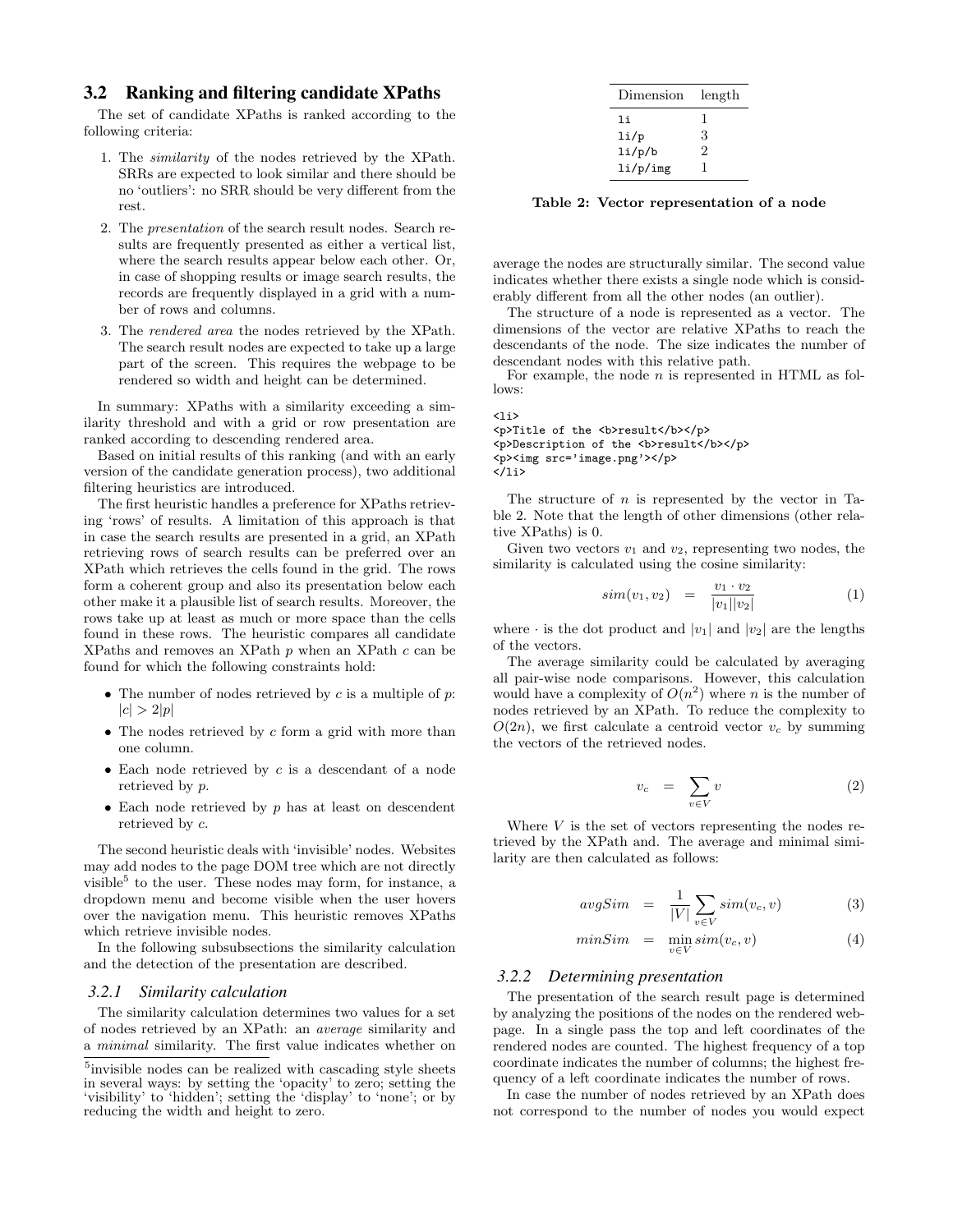on the detected grid, the XPath is discarded. In a formula, an XPath retrieving  $n$  nodes on a detected grid with  $r$  rows and c columns is discarded when  $n > (r+1)c$ .  $r+1$  is used to accommodate for slightly more nodes in the grid.

Also XPaths resulting in a detected grid with only a single row are discarded.

# 3.3 Parameters

Three parameters are required by the algorithm:

- *minSimilarityThreshold*. The minimum value of the minSimilarity required for a XPath. This value indicates the tolerance for an outlier in a set of result nodes. Based on initial experiments set to 0.55.
- *avgSimilarityThreshold*. The minimum value of the avgSimilarity required for a candidate XPath. This value indicates how similar the set of result nodes should be. Based on initial experiments set to 0.65.
- $\bullet$  minimumNodeCount. The minimum number of nodes a generalized XPath has to retrieve. Set to 3.

#### 3.4 Implementation and availability

The algorithm is implemented in Javascript running as either a Mozilla Firefox plugin (Figure 1 shows a screenshot) or as a XUL<sup>6</sup> application. The program uses Firefox for retrieving the webpage, constructing the document object model (node tree) and rendering the webpage. The Firefox plugin presents a GUI to highlight the nodes retrieved by the ranked XPaths. The XUL application provides an API to run the algorithm on a webpage. Given a URL, the application returns the highest ranked XPath for that page. The source code is available for download<sup>7</sup>.

# 4. EXPERIMENTAL SETUP

The proposed method is evaluated based on six datasets with web search results. We first describe the datasets used. Then we describe the evaluated aspects.

#### 4.1 Datasets

Six datasets with web search results are used for the evaluation. The first three  $(zhao1-3)$  were used before in [43]. It contains a total of 246 search result pages found in different domains (general, news, government, medical etc.). The fourth dataset (yamada) was assembled by Yamada et al [41] and contains a variety of 51 search result pages. In Yamada's original dataset multiple pages from each search engine are available; in our evaluation we only use a single search result page from each engine. Note that this is a considerably harder task.

We found that these four datasets are limited for a number of reasons. First, these datasets are rather old, making them unrepresentative for the current state of the web. Not only has the layout changed, also the technology has changed. In our experience techniques such as CSS are currently more frequently used than HTML tables. Second, image and video search results are underrepresented in the datasets. Third, the datasets only contain the HTML source of the search result pages making them incomplete for rendering in their original form: images and cascading style sheets were discarded by the creators.

| Testset | $\# \text{Pages}$ | Number of SRRs |     |      |        |  |  |
|---------|-------------------|----------------|-----|------|--------|--|--|
|         |                   | Min            | Max | Mean | Median |  |  |
| zhao1   | 97                | 4              | 50  | 14.8 | 10     |  |  |
| zhao2   | 102               | 5              | 437 | 25.6 | 10     |  |  |
| zhao3   | 47                | З              | 50  | 18.7 | 15     |  |  |
| yamada  | 50                | 5              | 160 | 22.0 | 10     |  |  |
| web1    | 115               | 5              | 999 | 30.6 | 11     |  |  |
| web2    | 105               | 6              | 100 | 19.4 | 15     |  |  |

#### Table 3: Dataset statistics

Hence, we decided to assemble two additional datasets (web1-2). The first has been used to develop the system and was used to train the parameters. The second was assembled separately and only used for the evaluation. For web1 the search result pages were gathered from the top 500 US websites listed by Alexa<sup>8</sup>. Websites requiring a user account (LinkedIn, facebook), websites containing pornographic material and torrent downloads were discarded. The search function on the main page of the webpage was used to obtain a search result page. The complete result page was downloaded in Mozilla Archive Format<sup>9</sup>, which includes all images and CSS files and removes javascript. For web2 the list of top UK websites listed by Alexa was used in a similar fashion. Websites already used for web1 were skipped.

For all datasets, we manually determined a single XPath to extract all and the complete SRR. In most cases (87 %) this was possible. For 13% of the pages it was not possible to use a single XPath to retrieve the complete SRR; for instance when all titles and descriptions are sibling rows in the same table. In these cases only the title (or image, in case of image/video search) was selected.

We note that in some cases determining the set of SRRs of a page is debatable. In all cases we left out ads in the desired set of SRRs. In case of multiple result sections, we chose the in our opinion most important section.

The characteristics of the datasets are listed in Table 3. The datasets and ground truth can be downloaded from the website mentioned before.

# 4.2 Evaluation aspects

We evaluate our method on a number of aspects.

First, the most important evaluation aspects is accuracy. Does the highest ranked XPath retrieve the complete and exact set of manually annotated SRRs on a page? This can be achieved by comparing the nodes retrieved by the highest ranked XPath with the manually determined XPath. However, this can be deceitful since two different nodes can retrieve almost exactly the same SRR. Consider, for instance, a single SRR which is enclosed by a table containing a single row. Both the table node and the row node retrieve the complete search result. In our evaluation, we therefore compare a text-only representation of the nodes. This representation consists of the text found below a node and the values of alternative-text and src attributes. We classify the accuracy of the method for a particular search result page in 4 categories: perfect, when all the intended SRR-nodes are precisely retrieved, too many and too few when at least

 $^6$ https://developer.mozilla.org/En/XUL

<sup>7</sup> http://www.ewi.utwente.nl/~trieschn/srf/

<sup>8</sup> http://www.alexa.com/topsites

 $^{9}$ http://maf.mozdev.org/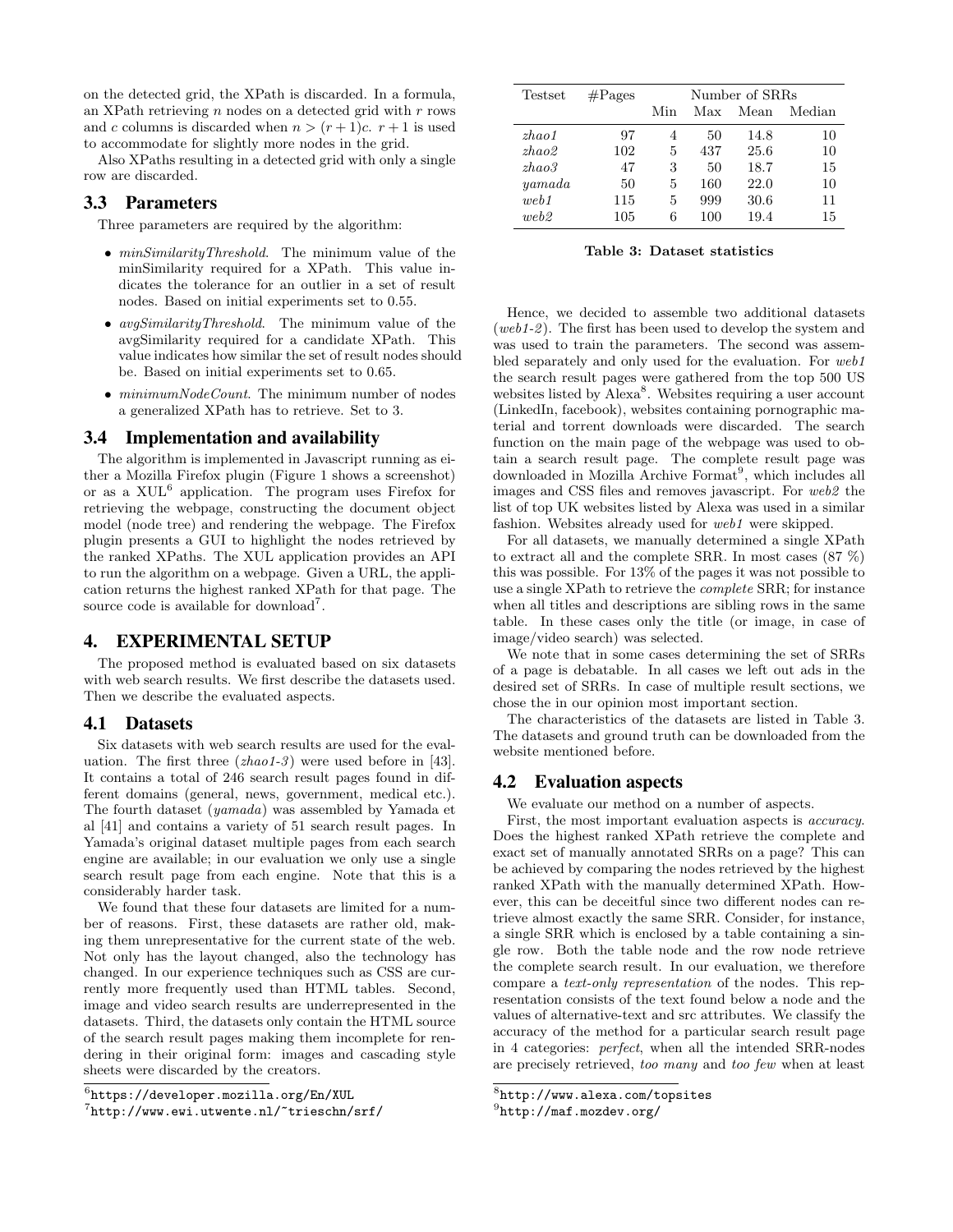one intended node is precisely retrieved but too many or too few nodes are returned, and incorrect when one of the previous does not apply. We think that such a classification is more insightful than micro or macro precision, recall and F-measure, which can easily mask small errors by averaging over a large set of SRRs. We carry out an error analysis to determine what causes the errors.

Second, we determine the contribution of the various heuristics used in the algorithm. Using a heuristic might aid in solving a problem on one page, but might cause an error on another. We would have liked to compare our algorithm to an existing algorithm, but to the best of our knowledge no existing systems give comparable output (i.e. given a single webpage returns an XPath to retrieve SRRs). We therefore carry out this breakdown analysis of the method.

Third, we analyze the running time of the algorithm. The complexity of the major components of the algorithm is linear to the number of nodes and attributes in the HTML page, which can be considerably different across pages. The running time statistics give a clear impression of the speed of the algorithm.

# 5. RESULTS

### 5.1 Accuracy

Table 4 lists the accuracy of the algorithm for the six datasets. As expected, the performance on the web1 dataset is highest since this set was used to develop the algorithm. For 84 webpages (73% ) an XPath is suggested which precisely and completely matches the SRRs in the ground truth. For 4 pages (3%), all ground truth SRRs are extracted, plus one or more incorrect SRRs; for 15 pages at least some ground truth SRRs are extracted and for 12 pages only incorrect SRRs are extracted. For web2, the accuracy is slightly lower (67% precisely correct). The percentage of correctly suggested XPaths for the other and older testsets varies between 53% and 63%. The test sets zhao1-3 and yamada show a relatively high number of pages where too many SRRs are extracted. In contrast, web1-2 have more pages where too few SRRs are extracted.

Table 5 provides more insight into the errors made. For each page with too many, too few or incorrectly extracted SRRs we determined the cause of the error. Moreover, we judged whether a (limited but) useful set of SRRs was extracted. We judged the extracted sets as useful when 1) next to all SRRs, up to three additional rows were included; 2) when 80% or more of the SRRs was found and only correct SRRs were retrieved and 3) when a part of all SRRs was retrieved which could be used as an anchor. Note that in Table 5 the errors of all test sets were aggregated. Figure 3 illustrates four types of causes. We will limit the following discussion to the most frequent causes. In most of the cases when too many SRRs were extracted, the additional records were navigational rows directly above or below the actual search results. This happened particularly often with the older test sets, which contain relatively many tables for presenting the results. Most of the extracted nodes are still useful as search results. In four cases the SRRs were 'doubled': in those cases each SRR is represented by multiple nodes. The cases where too few result nodes are retrieved show a limitation of the bottom-up approach the algorithm takes. Since links (anchor tags) are used as a starting point for finding SRRs, this approach can easily make an incom-

| Accuracy / Cause                 | $\mathrm{Count}$ | Useful         |
|----------------------------------|------------------|----------------|
| too many $(50)$                  |                  |                |
| up to 3 additional rows (header, | 46               | 46             |
| navigation, ad)                  |                  |                |
| double results                   | $\overline{4}$   |                |
| too few $(46)$                   |                  |                |
| missed special type              | 14               | 14             |
| missed SRRs lacking attribute    | 13               | 12             |
| irregular tree structure         | 8                | 8              |
| missed indented result           | 5                | $\overline{5}$ |
| multiple SRRs as single node     | 3                | $\overline{2}$ |
| many incorrect                   | $\overline{2}$   |                |
| prefers larger area              | 1                | 1              |
| incorrect (89)                   |                  |                |
| double results                   | 20               |                |
| description over title           | 12               | 12             |
| unclear                          | 10               |                |
| prefers blocks of results        | 9                |                |
| prefers larger repetitive parts  | 7                |                |
| nested tree structure            | $\overline{5}$   |                |
| prefers larger area              | 5                |                |
| undetected hidden elements       | 4                |                |
| no strict grid                   | 4                |                |
| ground truth problem             | 3                | 3              |
| similarity                       | 4                | 1              |
| irregular structure              | 3                | 3              |
| missed SRRs lacking attributes   | $\overline{2}$   | $\mathcal{D}$  |
| no anchors in SRRs               | 1                |                |
| total                            | 185              | 109            |

Table 5: Error analysis of pages from which SRRs were not completely and precisely extracted

plete selection of SRRs of a particular type. For instance, by only selecting the SRRs which have a cache-link, or a link to a product with contact information. Since groups of similar nodes are preferred, XPaths also including SRRs of a special type (e.g. movies, news or images) can be discarded. In most of those cases (26 of 27) the nodes which are extracted are still useful as search results. Another type of errors is caused by an irregular tree structure: the first result is then found at a different level than the other search results. Also indented search results (typically indicating a near duplicate or closely related result) are sometimes missed. In both cases the remaining search results are complete and correct. Missing SRRs of a special type or missing indented SRRs is frequently observed in the web test sets. The results illustrate that modern search engines more frequently present blended aggregated search results (e.g. images and news mixed with web results) and use indentation in their result presentation. Finally, we analyzed the pages which were initially labelled incorrect. Most of the incorrect results are pages in which 'double' are detected. A typical example is a table with each row representing a SRR. The algorithm incorrectly identifies two or more result cells in each row. Another large group of pages is labelled as incorrect because not the title but a larger node (linked to the correct SRR) is preferred over the title. Such nodes can still be used as useful anchors to extract the complete SRR.

Table 5 puts the modest correct percentages of Table 4 in perspective: many (109 out of 185) of the not-correct results are still useful for extraction. On average (over all test sets) this would result in useful XPaths for 85% of the pages.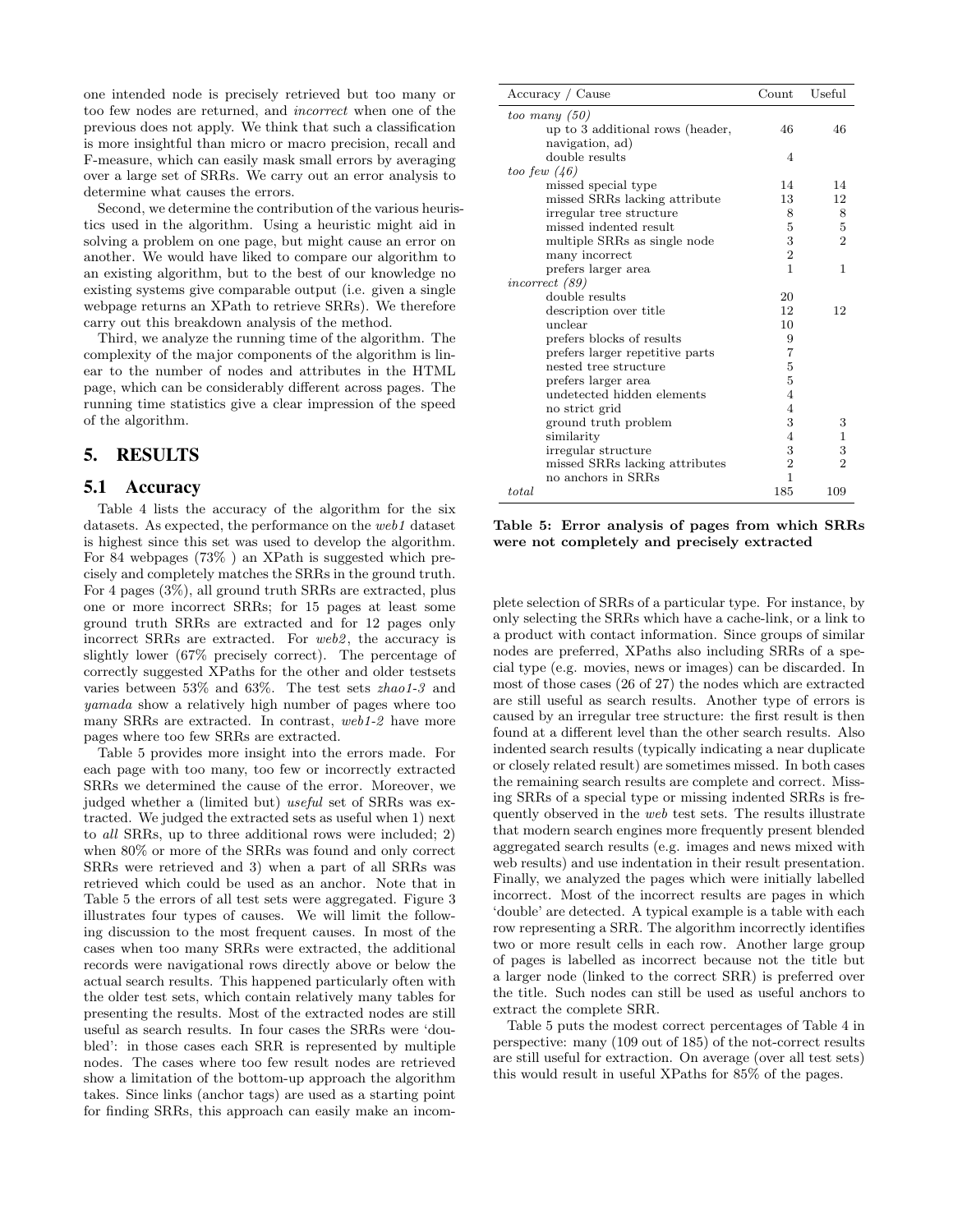| Result                                                                                                                                                                                               |  | zhaol zhao2 zhao3 vamada web1 web2 |  |
|------------------------------------------------------------------------------------------------------------------------------------------------------------------------------------------------------|--|------------------------------------|--|
| correct 63 65% 54 53% 28 60% 32 64% 84 73% 70 67%<br>too many 13 13% 16 16% 5 11% 5 10% 4 3% 7 7%<br>too few 5 5% 5 5% 6 13% 4 8% 15 13% 11 10%<br>incorrect 16 16% 27 26% 8 17% 9 18% 12 10% 17 16% |  |                                    |  |

|  | Table 4: Accuracy of the method on six datasets |  |  |  |  |  |
|--|-------------------------------------------------|--|--|--|--|--|
|--|-------------------------------------------------|--|--|--|--|--|



Figure 3: Screenshots of some typical non-correct cases (see Table 5)

# 5.2 Heuristics

Table 6 lists the impact of the various heuristics implemented in the algorithm. Each row shows the change in the correct number of pages. A positive value indicates that turning the heuristic off leads to more correctly extracted pages. The percentage indicates the fraction of the number of correct pages.

The heuristic of removing XPaths retrieving invisible nodes turns out to have only little effect. The manual analysis already showed that in some cases invisible nodes were not detected. In early versions of the algorithm, which used a topdown approach to select nodes which contain links, the heuristic was observed to be more important.

Unexpectedly, the heuristic of removing rows of results turns out to hurt the performance more than it helps: for all test sets the number of correctly extracted pages increases with the heuristic turned off. For the zhao testsets, the heuristic only has a negative effect. This can be explained by the fact that these testsets contain many results in tabular format (fixing many of the "double results" mentioned in Table 5). For the other test sets some pages improve, but more are hurt by the heuristic.

The other three heuristics do show a positive improvement of the results.

Using the predicate table has the strongest positive impact on the web test sets. This can be explained by the fact that these pages depend more on the usage of cascading style sheets and classes. Using these as predicates in XPaths for SRR extraction is useful.

The detection of a grid (and the requirement of multiple rows and number of nodes approximating the nodes in the grid), also turns out to have a positive effect on SRR extraction. Especially the web test sets benefit from these heuristics. An explanation is that these results contain many results in grid form, such as image and shopping result pages, which are more frequently shown in a grid.

The re-ranking based on similarity shows to have the largest positive impact on performance, leading to up to 17 more correctly extracted pages in comparison to not using the heuristic.

#### 5.3 Running time

Table 7 shows the running time statistics of the algorithm on the test sets. It should be noted that the algorithm has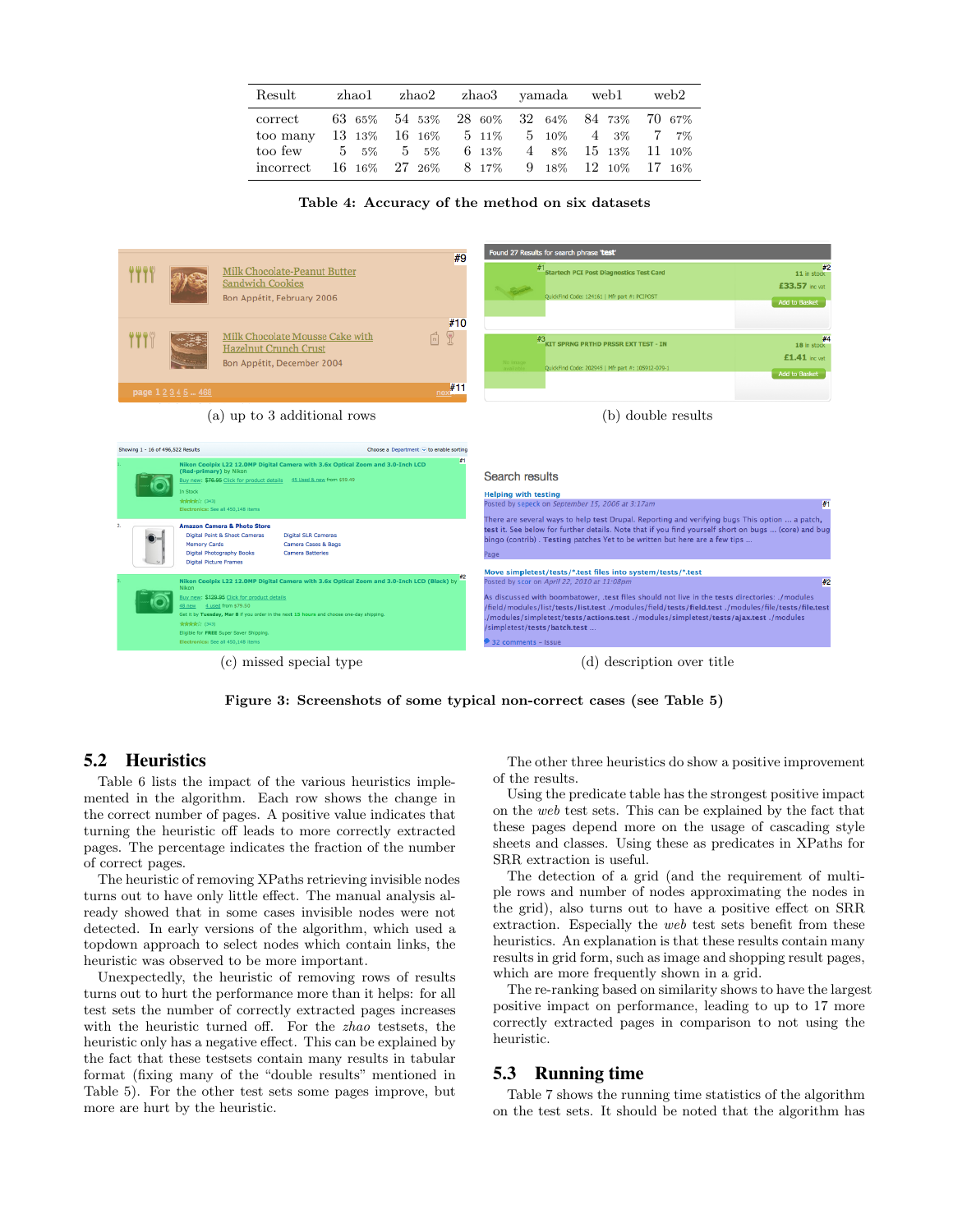| Heuristic                    | zhao1                    | zhao2                                |                                      | zhao3 vamada      | web1                               | web2               |
|------------------------------|--------------------------|--------------------------------------|--------------------------------------|-------------------|------------------------------------|--------------------|
| remove invisible nodes       | 2%                       | $0\%$<br>$\left( \right)$            | $0\%$<br>$\theta$                    | $\Omega$<br>$0\%$ | $-1$ $-1\%$                        | $-0\%$<br>$\theta$ |
| remove rows of results       | $3\%$<br>$\mathcal{P}^-$ | 9%<br>5.                             | $7\%$<br>$\mathcal{D}_{\mathcal{L}}$ | 1<br>$3\%$        | 2<br>$2\%$                         | 10%                |
| use predicate table          | $-3 - 5\%$               | $0\%$<br>$\theta$                    | $0\%$<br>$\theta$                    | $-1$<br>$-3\%$    | $-9$ $-11\%$                       | $-2 - 3\%$         |
| grid detection               | $-3$ $-5\%$              | $-2\%$<br>$-1$                       | $0\%$<br>$\Omega$                    | $\Omega$<br>$0\%$ | $-6 - 7\%$                         | $-10 - 14\%$       |
| similarity filtering/ranking |                          | $-5$ $-8\%$ $-8$ $-15\%$ $-1$ $-4\%$ |                                      | $\sim$ -3 $\sim$  | $-9\%$ $-17$ $-20\%$ $-13$ $-19\%$ |                    |

Table 6: Change in correct number of web pages with individual heuristics turned off (a negative value indicates the heuristic improves the results)

|        | Min | Max    | Mean  | Median |
|--------|-----|--------|-------|--------|
| zhao1  | 54  | 6,309  | 621   | 388    |
| zhao2  | 34  | 11,930 | 967   | 327    |
| zhao3  | 49  | 2,995  | 527   | 428    |
| vamada | 40  | 4,784  | 718   | 346    |
| web1   | 161 | 58,695 | 2,752 | 1,285  |
| web2   | 133 | 63,925 | 4,398 | 1,819  |

Table 7: Running time per page in milliseconds

been implemented in Javascript and probably could be further optimized. Tests were performed running in the background on a 2.2 GHz laptop with 2 GB RAM. On average, processing a page takes up to 4.4 seconds. The outlier (taking the algorithm over a minute to complete) is a page with over 1300 links in a very deep hierarchical structure. The 1300 links result in many deep generalized xpaths which are further explored for candidate XPaths. The algorithm could be made more efficient by pruning generalized XPaths which retrieve a set of nodes covering only a small area of the screen. A typical (median) page takes between 327 miliseconds and 1.8 seconds, which we consider acceptable. From the running time statistics we conclude that current web search results have become increasingly large and complex.

### 6. DISCUSSION

The evaluation shows that retrieving SRRs can be achieved using automatically determined XPaths. In this section we will discuss the limitations of the work presented here.

Some caveats can be encountered when using the presented approach in practice. The method uses the Document Object Model (DOM) generated by the parser. In case of real-world (dirty) HTML pages, constructing the DOM is not trivial; different HTML parsers may repair incorrect HTML in different ways, potentially leading to different DOM trees, resulting to different XPaths from our algorithm. This would make the approach using XPaths less portable than we intended. The fix to this problem is to make sure the same parser is used for finding the XPaths and when later using the XPaths for extracting. When the pages are compliant with the HTML standard no problems should occur.

A limitation of this work is that we have not evaluated the reusability of the extracted XPaths for other search result pages from the same template. We will carry out this evaluation in future work. We did notice that the current algorithm has a preference for XPaths which strongly rely on structure rather than on attribute predicates. We think this explains the only limited impact of using the predicate table: a (set of) node(s) turns out to be precisely specified by only the relative structure of its parent and child nodes. What these XPaths look like might influence its reusability on pages from the same template. This could extend recent work from [15], who proposed a probabilistic model for finding robust XPath extractors.

The evaluation of the contribution of the individual heuristics shows that devising such heuristics is far from trivial. A heuristic which solves a problem on one page can easily introduce more problems on other pages. An interesting direction for future work would be to devise a number of potentially useful heuristics and finding an optimal combination based on machine learning.

# 7. CONCLUSION

In this work we have proposed an automatic approach to suggest XPaths for extracting search result records from web search result pages. We have evaluated the approach on a number of old and two new test sets. The results on the test sets show that search result pages have become increasingly complex; there is a large variety between search result displays. Moreover, individual search result pages have become complex with for example aggregated search results. XPaths can be effectively used to extract search result records, either by extracting the search result as a whole, or by providing an anchor to part of the record. The algorithm presented here suggests precise and correct XPaths for up to 74% of the pages in the test sets. Overall, for 85% of the search result pages, useful search results can be extracted with the suggested XPaths. The algorithm and used datasets are available for download for follow-up research<sup>10</sup>.

### Acknowledgements

We thank Robin Aly for his insightful suggestions. This research was supported by the Netherlands Organization for Scientic Research, NWO, grant 639.022.809.

### References

- [1] B. Adelberg. NoDoSE a tool for semi-automatically extracting structured and semistructured data from text documents. In SIGMOD '98, pages 283–294, 1998.
- [2] M. Álvarez, A. Pan, J. Raposo, F. Bellas, and F. Cacheda. Extracting lists of data records from semi-structured web pages. Data & Knowledge Engineering,  $64(2):491-509$ ,  $2008$ .
- [3] T. Anton. XPath-wrapper induction by generalizing tree traversal patterns. Lernen, Wissensentdeckung und Adaptivitt (LWA), pages 126–133, 2005.

 $^{10}$ http://www.ewi.utwente.nl/~trieschn/srf